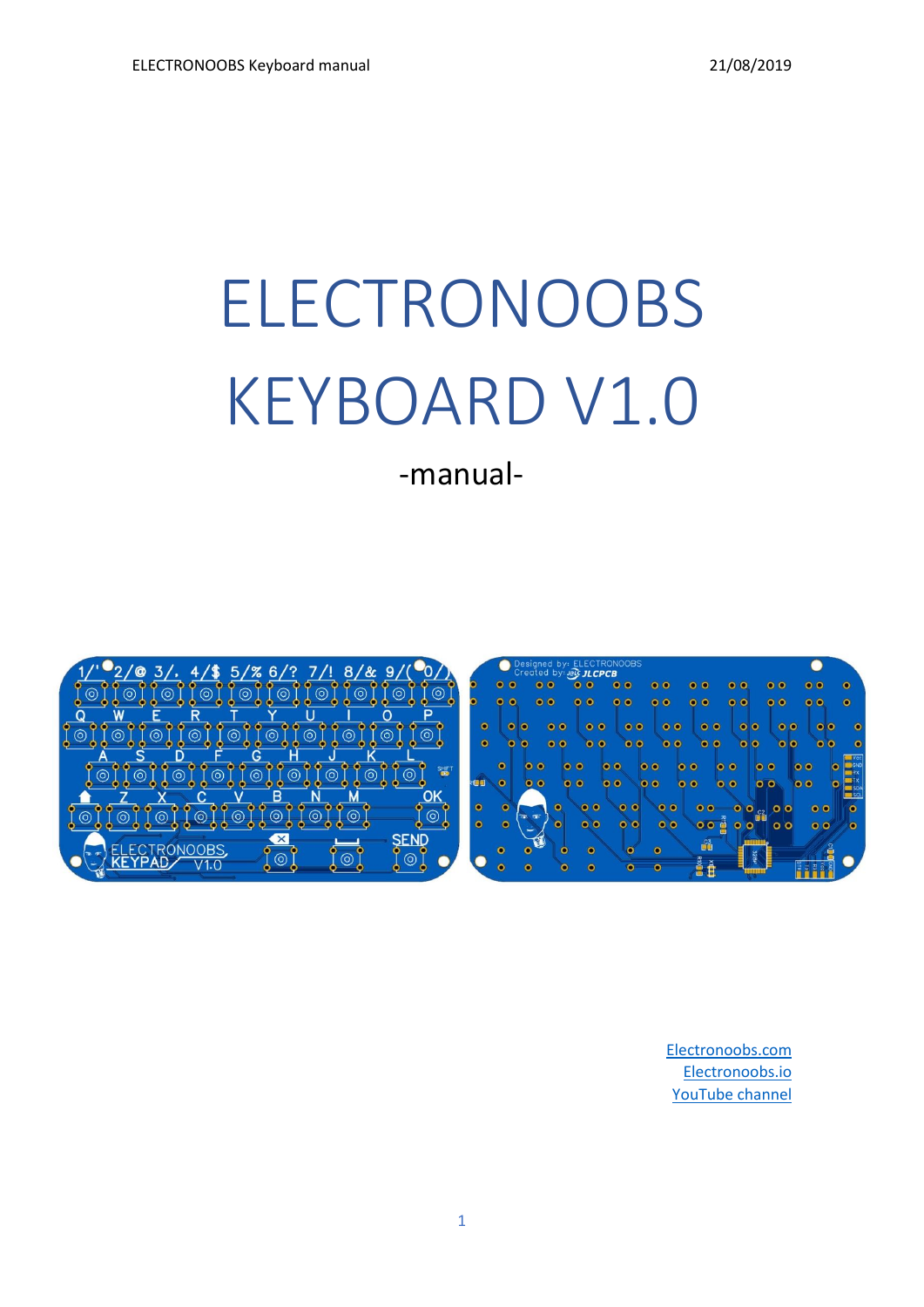# 1. What we send when we press buttons?

| <b>Button pressed</b>   | Sent character on serial port |                                                                                                                                    |
|-------------------------|-------------------------------|------------------------------------------------------------------------------------------------------------------------------------|
|                         | <b>Shift OFF</b>              | <b>Shift ON</b>                                                                                                                    |
| $\mathbf{1}$            | $\mathbf 1$                   | ı                                                                                                                                  |
| $\overline{2}$          | $\overline{2}$                | @                                                                                                                                  |
| 3                       | 3                             | $\prime$                                                                                                                           |
| 4                       | 4                             | \$                                                                                                                                 |
| 5                       | 5                             | $% \mathcal{B}_{\mathrm{H}}\left( \mathcal{B}_{\mathrm{H}}\right) =\mathcal{B}_{\mathrm{H}}\left( \mathcal{B}_{\mathrm{H}}\right)$ |
| 6                       | 6                             | ?                                                                                                                                  |
| 7                       | 7                             | ļ                                                                                                                                  |
| 8                       | 8                             | &                                                                                                                                  |
| 9                       | 9                             | (                                                                                                                                  |
| 0                       | 0                             | $\mathcal{E}$                                                                                                                      |
| Q                       | q                             | Q                                                                                                                                  |
| W                       | W                             | W                                                                                                                                  |
| E                       | e                             | E                                                                                                                                  |
| R                       | r                             | ${\sf R}$                                                                                                                          |
| T                       | t                             | T                                                                                                                                  |
| Υ                       | у                             | Υ                                                                                                                                  |
| U                       | u                             | U                                                                                                                                  |
| $\sf I$                 | i                             | $\sf I$                                                                                                                            |
| 0                       | o                             | O                                                                                                                                  |
| P                       | р                             | P                                                                                                                                  |
| Α                       | a                             | Α                                                                                                                                  |
| S                       | S                             | S                                                                                                                                  |
| D                       | d                             | D                                                                                                                                  |
| F                       | $\mathsf f$                   | F                                                                                                                                  |
| G                       | g                             | G                                                                                                                                  |
| H                       | h                             | Н                                                                                                                                  |
| J                       | j                             | J                                                                                                                                  |
| K                       | k                             | K                                                                                                                                  |
| L                       | $\overline{1}$                | L                                                                                                                                  |
| <b>SHIFT</b>            | none                          | None                                                                                                                               |
| Z                       | Z                             | Z                                                                                                                                  |
| X                       | X                             | X                                                                                                                                  |
| C                       | С                             | C                                                                                                                                  |
| $\overline{\mathsf{v}}$ | v                             | $\overline{\mathsf{v}}$                                                                                                            |
| B                       | b                             | B                                                                                                                                  |
| N                       | n                             | N                                                                                                                                  |
| M                       | m                             | M                                                                                                                                  |
| OK                      | }                             | none                                                                                                                               |
| SEND                    | $\{$                          | $\{$                                                                                                                               |
| SPACE                   | <b>Blank space</b>            | None                                                                                                                               |
| <b>RETURN</b>           | ٨                             | none                                                                                                                               |

Each time you press a button a new character will be sent trough the serial port on the TX pin. If you press the SHIFT button, the shift LED will turn on and SHIFT enabled. Now if you press any of the buttons you will send special characters or uppercase. When SHIFT button is pressed you won't send any character trough the UART port, just invert the shift state in the code.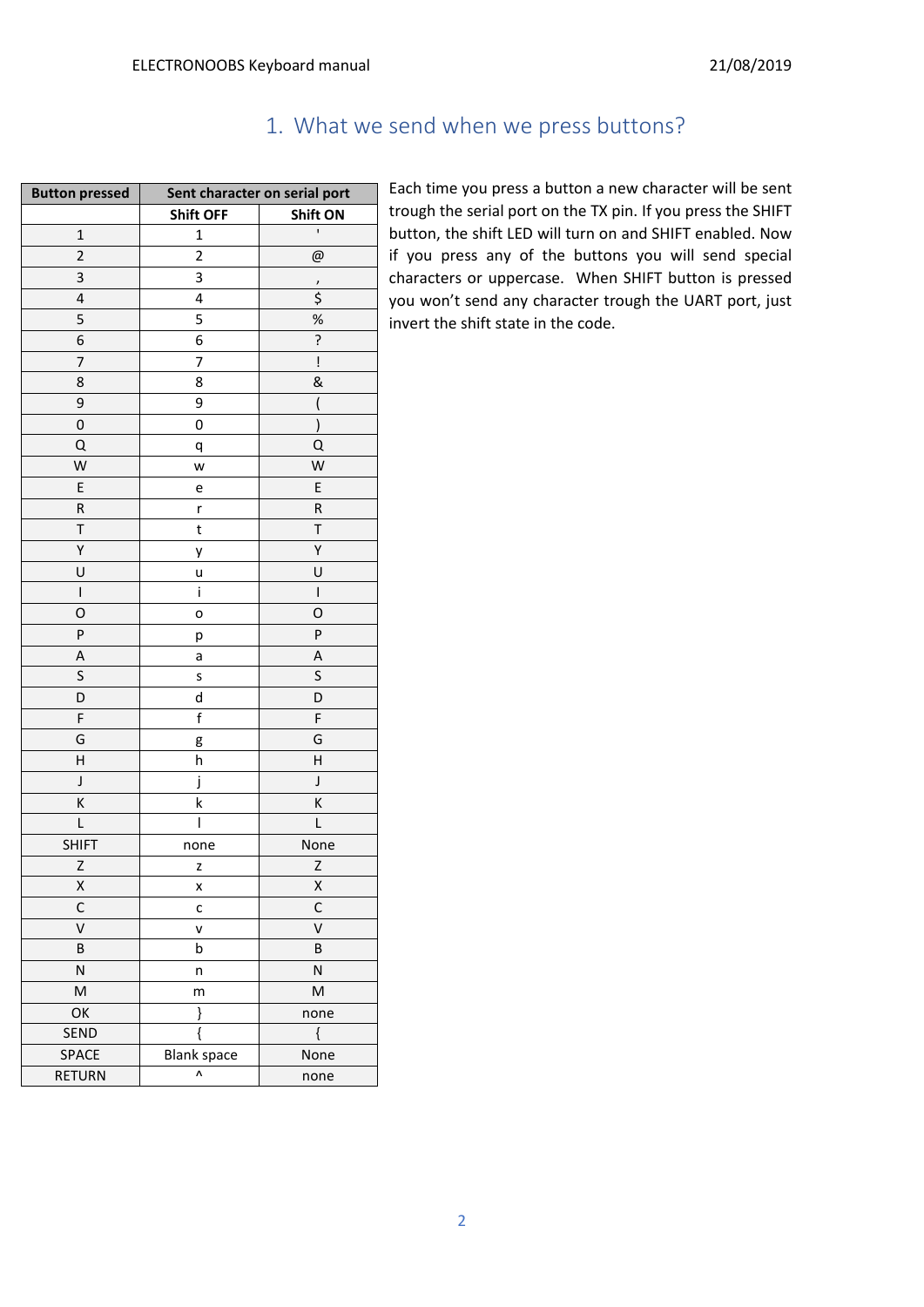## 2. The PCB

See full tutorial here: [LINK](http://electronoobs.com/eng_arduino_tut103.php) Download the GERBERs from here: [LINK](http://electronoobs.com/eng_arduino_tut103_gerber1.php) See part list here: [LINK](http://electronoobs.com/eng_arduino_tut103_parts1.php)



## 3. Schematic

Below you have the schematic with the values for this PCB. ll the buttons are in a matrix formation with 10 columns and 4 rows and we will see why later. We also have an extra button connected for the send input. The ATmega328p chip needs its basic configuration with the 16MHz crystal, pullup resistor and the DTR capacitor of 100nF. We need a few more resistors and capacitors, the LED connected to a digital pin and all the pads for the UART and i2c ports.

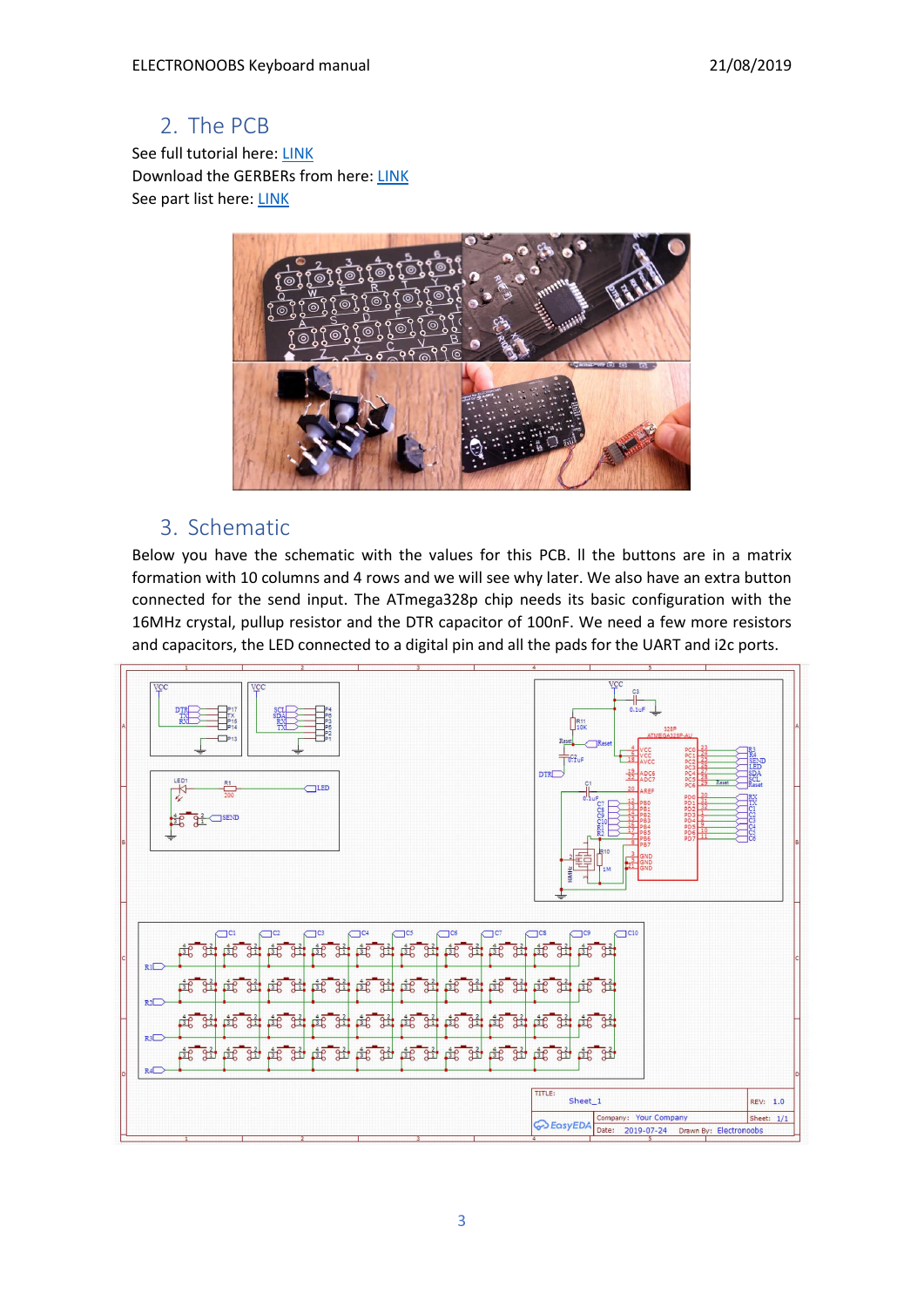#### 4. Code

Download full KEYBOARD code here: [LINK](http://electronoobs.com/eng_arduino_tut103_code1.php) You will need the keypad library: [LINK](http://electronoobs.com/eng_Arduino_Adafruit_Keypad.php)

### 5. Test

Now that the keypad has the code uploaded, it will send a character each time we press any button. For that we need to make a test. Use an LCD with i2c port to print the received values but you could also use the serial monitor. For the LCD you will need the i2c liquid crystal library as well so from the link below, download that as well and install it to the Arduino IDE. Upload the test code to the Arduino and then connect the keyboard to the Rx and Tx pins. Don't connect the keyboard while uploading the code, otherwise the code won't be uploaded since the FTDI chip is using the Tx and Rx pins as well. Press buttons and see the received character on the screen.

Download test code 1: [LINK](http://electronoobs.com/eng_arduino_tut103_code2.php) Download test code 2: [LINK](http://electronoobs.com/eng_arduino_tut103_code3.php) Download i2c liquid crystal library[: LINK](http://electronoobs.com/eng_arduino_liq_crystal.php)